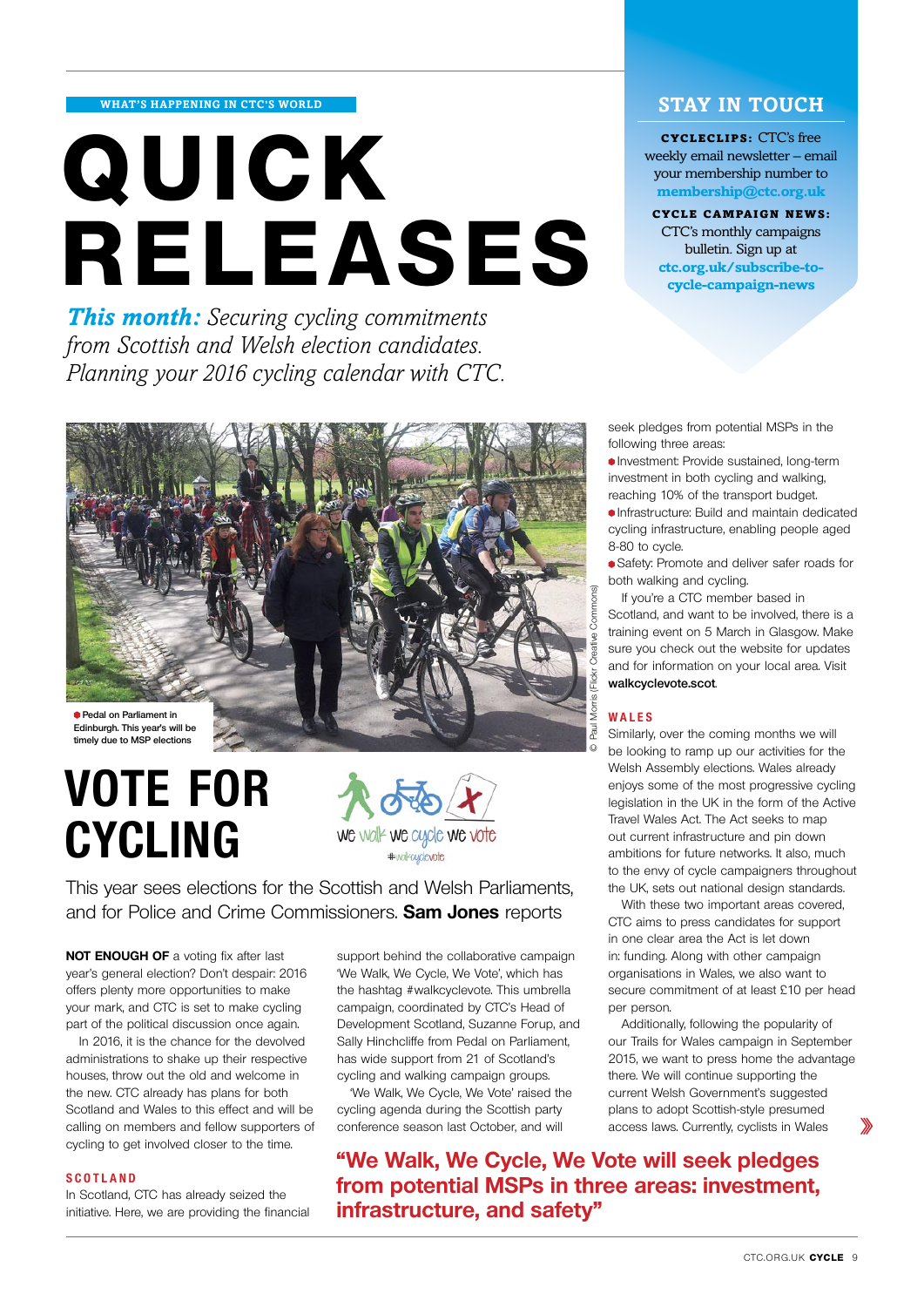**CTC will continue to press for Scottish-style 'presumed access' laws for Wales**



have access to just 21% of the Rights of Way network. Transform Scotland estimates that off-road and leisure cycle tourism contribute between £236.2m and £358m per year to the Scottish economy. Trails for Wales is an opportunity for Wales to tap into this source of revenue, as well as to encourage further cycling.

#### **Police & C r i m e C o mm i ss ioner s**

It's not just your usual elected officials who will be fighting for seats, but also Police and Crime Commissioners (PCCs). The PCCs were introduced to English and Welsh policing in 2012 following elections in November that year. Though largely ignored in their initial election, with only 15% of the population turning out to vote in the current incumbents, it seems there is cross-party consensus that they are here to stay.

The PCCs' role is to be the voice of the people and hold the police to account. In 2012, they collectively held responsibility for a combined police force area budget of £8bn. Under the terms of their role, PCCs must, among other duties, set the police and crime objectives for their area through a police and crime plan. They must also make sure local priorities are 'joined-up'.

CTC will seek assurances from candidates that they will commit to reversing the dramatic decline of roads policing in their areas. Overall, roads policing dropped by 37% between 2003-2014 and has not recovered. In



contrast, while facing cuts, total police numbers only fell by 3.5%. CTC believes visible roads policing is one of the best deterrents for illegal driving, and our call for its increase is part of our ongoing Road Justice campaign. Using the opportunity of this election, we will ask voters to help us reverse this trend, and make safer roads and traffic conditions a priority for all PCCs.

#### **O t h er election s**

Across England there will also be a number of local and mayoral elections. While these might not seem as important for cycling as the general election, in reality they can have a bigger impact. Local authorities have the power to shape and change the cycling environment that will immediately affect you, and therefore it's important that the cycling voice is heard. Make sure you check out what your local campaign groups have planned for the run-up to May. You can find campaign groups online: **ctc.org.uk/local-groups**.

There's the potential for great change this May, and with your help it could be for the benefit of cycling.

# **"Ahead of the Welsh elections, CTC aims to press candidates for support in one clear area the Act is let down in: funding"**

# **cycle shorts**

## **CTC AGM 2016**

The CTC AGM will take place on Saturday 7 May, 2016 at the Hallmark Hotel, Midland Road, Derby DE1 2SQ at 1.30pm. More details will be published in the next issue of Cycle. The deadline for motions is 1 February 2016. See last issue or call CTC National Office for details on submitting motions.

#### **MICHAEL MASON APPEAL**

**Many of you responded generously to the appeal for donations in the last issue of Cycle. The Cyclists' Defence Fund (CDF) is hugely grateful to everyone who contributed to support the prosecution of a driver involved in the crash that killed 70-year-old Michael Mason in February 2014. The driver failed to explain why she hit Mick, and the police did not charge her. The only way that a jury will get the chance to determine what caused Mick's death is through a private prosecution, which CDF has agreed to carry out. Over £57,000 has already been raised but another £18,000 is needed to take the case to trial. To find out more about the case and to donate online, visit justgiving.com/justiceformichael. To donate by post, please send a cheque to 'Cyclists' Defence Fund' to Justice for Mick, c/o CTC, Parklands, Railton Road, Guildford, GU2 9JX. If you are a UK taxpayer, we can claim Gift Aid on your donation. You'll need to send a Gift Aid declaration, which you can download from cyclistsdefencefund.org.uk/donate-cdf**

### **BIG BIKE REVIVAL WINNER**

Thanks to CTC's Big Bike Revival, Hove's Paul Bessant won his dream bicycle and was treated to a tour of Raleigh's HQ in Nottingham. Paul and his partner Hermione were given a 'cycle makeover' after he won first prize in our BBR draw. The couple were presented with Raleigh bikes of their choice, plus equipment. Paul struck lucky after filling in a survey as part of CTC's Big Bike Revival.